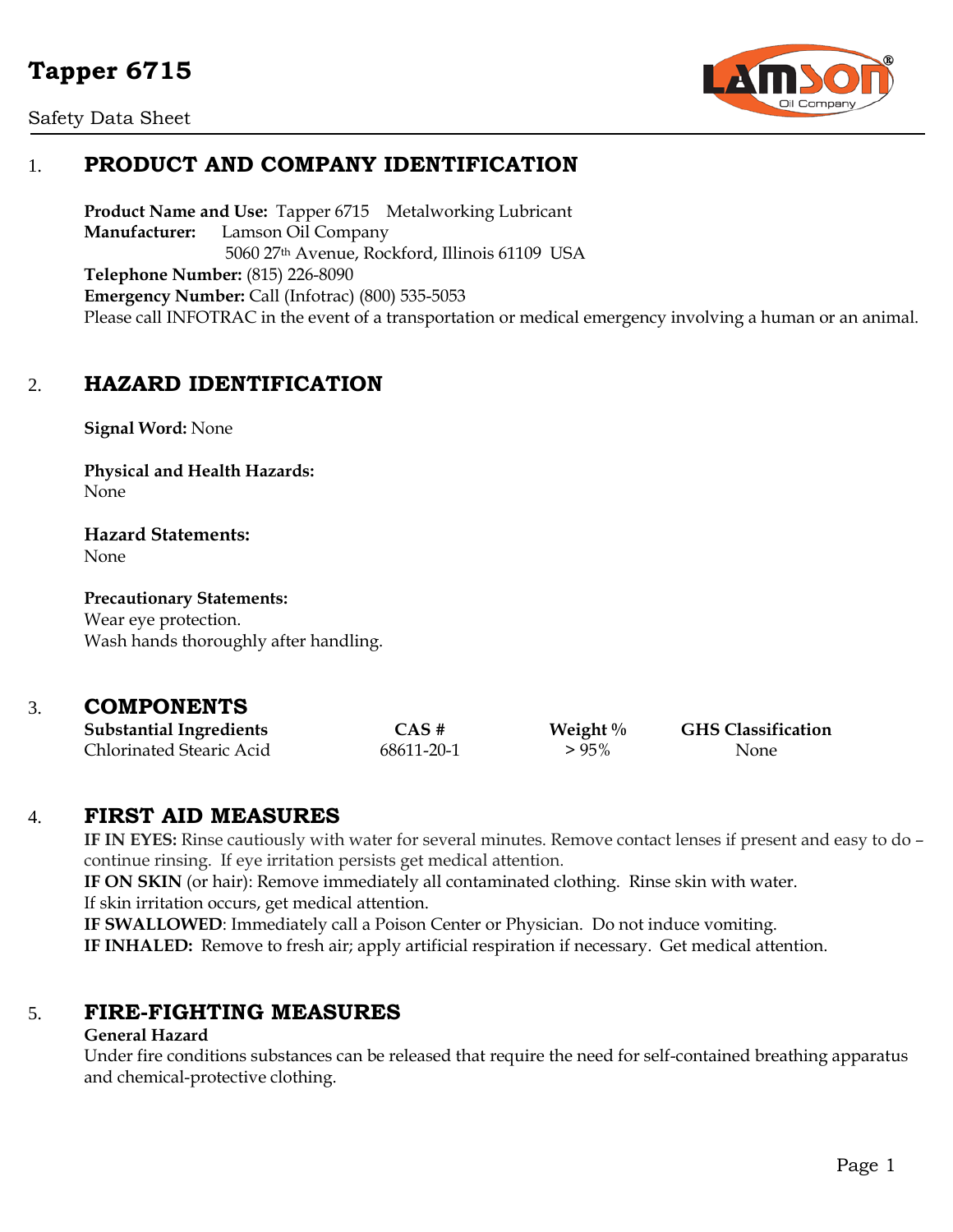# **Tapper 6715**

#### Safety Data Sheet



#### **Fire-Fighting**

Keep fire exposed containers cool with water spray. Separate unburning product from fire. Use carbon dioxide, foam, or dry chemical extinguishing media to put out fires.

#### **Unusual Decomposition Products Under Fire Conditions** None

## 6. **ACCIDENTAL RELEASE MEASURES**

**Personal Precautions** Thoroughly wash skin after contact. Take off contaminated clothing and launder before reuse.

#### **Environmental Precautions**

Dike large spills to prevent ingress into sewers. Clean spills with absorbent and store in marked containers for disposal. Rinse area with water to remove slip/fall hazard. Dispose of contents and container in accordance with local regulations.

# 7. **HANDLING AND STORAGE**

#### **Safe Handling and Storage**

Store in a well ventilated place. Keep cool. Do not handle, store, or dispense near open flames or ignition sources. Keep containers inside and out of direct sunlight. Avoid extreme temperatures. Product increases in viscosity as temperature decreases. Warm and mix well before using. Do not reuse containers.

#### **Incompatible Products**

Avoid strong oxidizing and reducing agents.

# 8. **EXPOSURE CONTROL AND PERSONAL PROTECTION**

#### **Ventilation**

Local exhaust is usually sufficient. General exhaust is preferred.

#### **Personal Protection**

Use approved respirator when airborne exposure limits are exceeded. Use chemical resistant gloves to avoid prolonged contact. Wear goggles or safety glasses with splashguards.

#### **Work Place Exposure Guide Lines**

No exposure limits have been assigned to this product.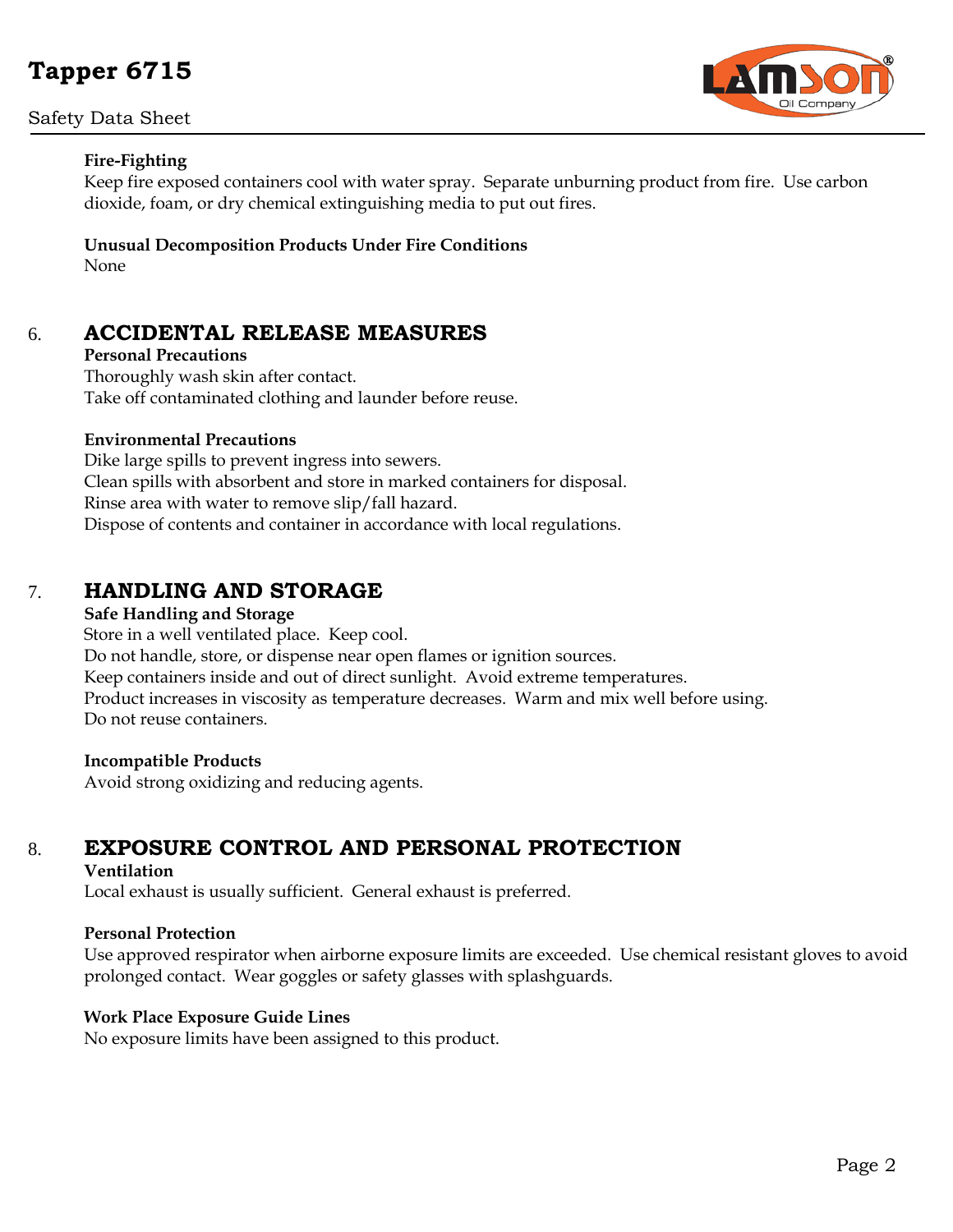Safety Data Sheet



# 9. **PHYSICAL AND CHEMICAL PROPERTIES**

**Boiling Point:**  $> 500 °F$ **Specific Gravity (water =1):** 1.2 **Vapor pressure (mm Hg):** Practically Non-Volatile **Melting Point:** Not Applicable **Vapor Density (Air =1):**  $> 5$ **Evaporation Rate (butyl Acetate=1):** Nearly Zero **Solubility** in water: Insoluble **Reactivity in water:** NIL Appearance and Odor: Clear, Yellow Liquid; Mild Odor Flash point:  $>500 °F$ Autoignition Temperature: approximately Not Established

**Flammable Limits (volume percent in air):** LEL: Not Established UEL: Not Established

# 10. **STABILITY AND REACTIVITY**

Stability: [ ] Unstable [ X ] Stable **Conditions to avoid:** None **Incompatibility (Materials to avoid):** Strong oxidizing and reducing agents. **Hazardous Decomposition Products:** Thermal decomposition may produce HCl, oxides of carbon. **Hazardous Polymerization:** [ ] May Occur [ X ] Will Not Occur **Conditions to Avoid:** Not Applicable

# 11. **TOXICOLOGICAL INFORMATION**

This product has minimal toxicity when inhaled, ingested, or when skin or eye contact is made. This product is not expected to cause cancer or to be a skin sensitizer. No data is available to indicate that any ingredient is mutagenic or genotoxic. This product is not expected to cause reproductive or developmental effects. Repeated exposure to the skin may result in possible irritation and dermatitis.

# 12. **ECOLOGICAL INFORMATION**

This product is not classified as a Volatile Organic Compound. This product is not classified as dangerous to aquatic organisms. Please refer to section 6 for accidental release information.

# 13. **DISPOSAL CONSIDERATIONS**

This product is not suitable for disposal by municipal sewers, natural streams or rivers. This product can be incinerated directly in appropriate equipment.